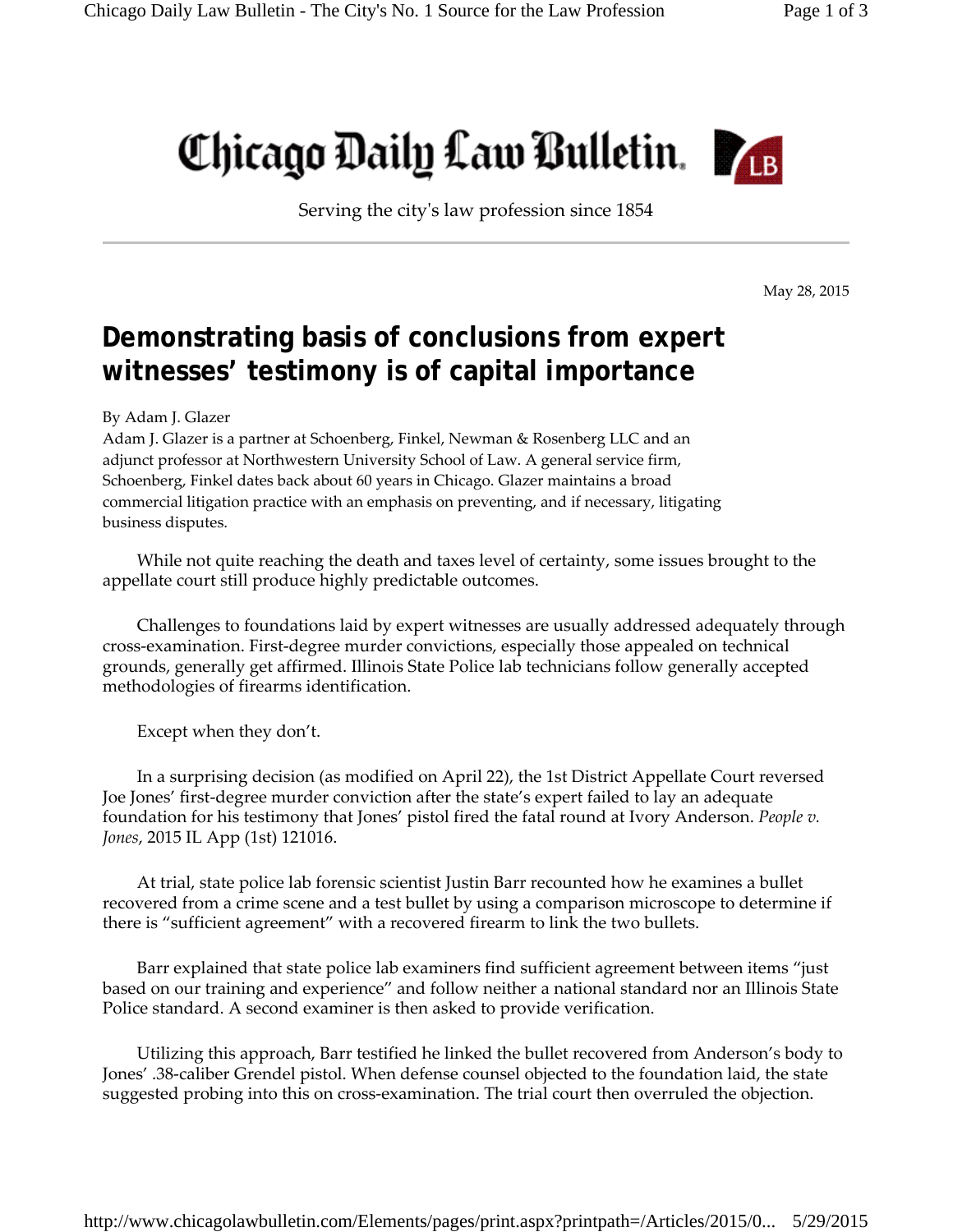On cross, Barr admitted "there is no set number" of matching characteristics the lab examiners look for and that each examiner can independently decide what is sufficient agreement. To obtain verification of his findings, Barr lined up his microscope at the index mark before involving another technician, indicating he already found an identification.

No set procedure exists for choosing a verifier. Barr could not recall a technician ever disagreeing with him or him with any other examiner. Disagreements did occur, but he was unsure if the lab tracked them.

On redirect, Barr asserted his methods and procedures were commonly accepted in his field to determine if a bullet was fired from a particular firearm. After the jury convicted Jones, he appealed, challenging this expert testimony.

The 1st District reviewed the standards for all expert testimony. As in civil actions, the proffered expert must be qualified, a proper foundation must be laid establishing that the information upon which the opinions are based is reliable, and the testimony must assist in the understanding of the evidence.

The defendant had not challenged Barr's qualifications, so this element was not at issue on appeal. Similarly, the testimony's value to assist the jury's understanding of the weaponry used in Anderson's murder was not in dispute.

The appeal focused instead on the foundation for Barr's testimony, specifically the reliability of the information he based his opinion on.

Although Illinois follows the widely used standard for scientific evidence promulgated in *Frye v. U.S.*, 293 F. 1013 (D.C. Cir. 1923), where courts examine the methodology employed by the expert to determine if it is generally accepted, no such analysis proved necessary.

Only where an expert offers an opinion on new or novel scientific methodologies does *Frye* require a foundation be laid for whatever scientific principle or evidence is used to arrive at the opinion.

Comparing bullets for firearms identification was not new and did not require a *Frye* analysis.

Instead, the appellate court applied the universal standard for expert testimony, scientific or otherwise. Laying an adequate foundation involves showing that the expert's facts or data are of a type reasonably relied upon by experts in the field in forming opinions or inferences.

General scientific acceptance can be shown through "scientific publications, prior judicial decisions, practical applications as well as the testimony of scientists as to the attitudes of their fellow scientists." While firearm comparison and identification has long been regarded as generally accepted and admissible in Illinois, testifying experts must still lay a foundation establishing that the facts they rely upon are of a type reasonably relied upon in their field.

Meeting this foundational requirement "is an admissibility issue, not merely weight," and expert testimony can be received only once the proponent shows the information upon which he bases his opinions is reliable. This Barr failed to do.